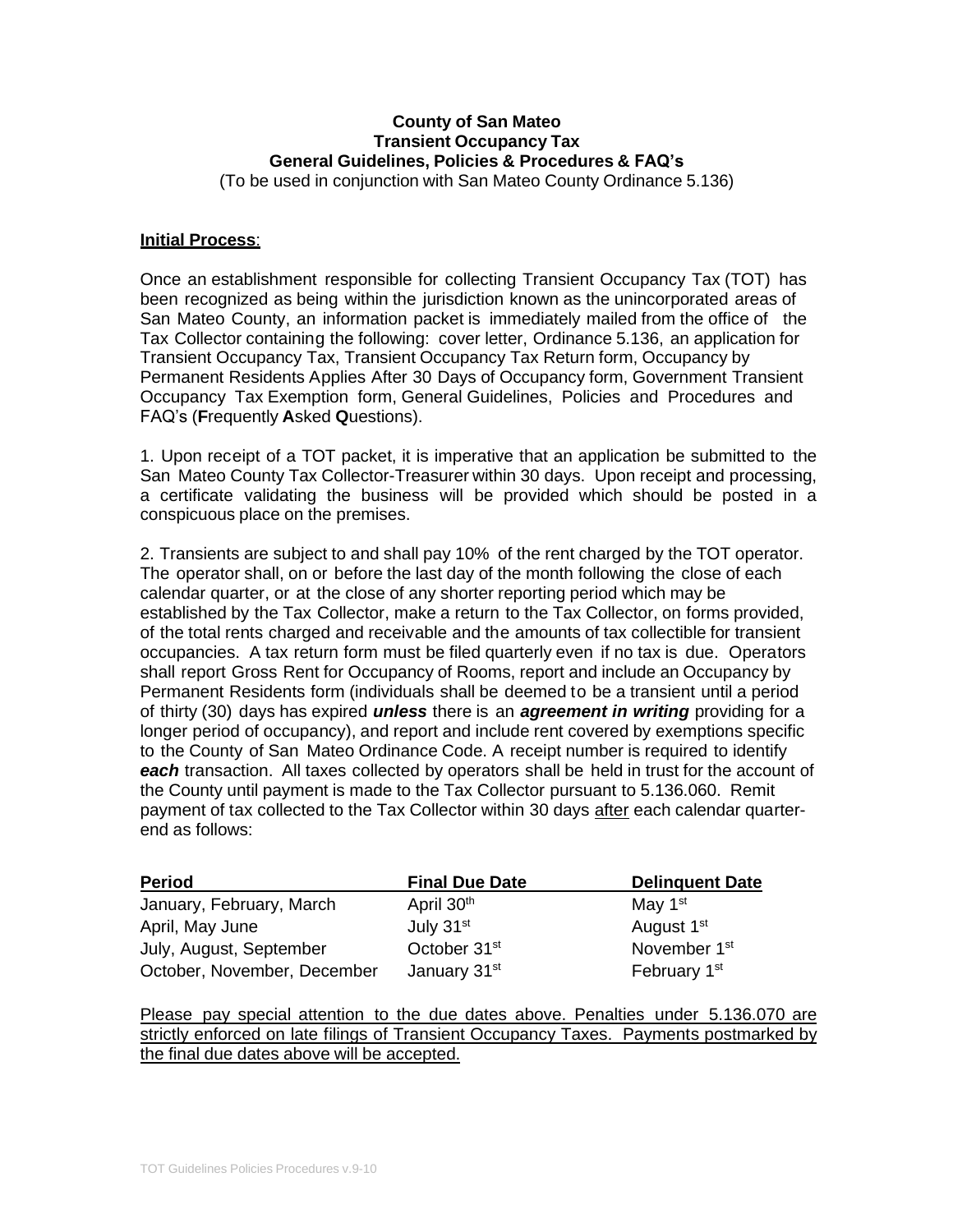Page 2

# **Policies & Procedures**

1. It is the responsibility of the business operator to submit tax return forms in a timely manner to avoid associated penalties for delinquent submissions. Reporting forms are available on our website at: [tax.smcgov.org.](http://www.sanmateocountytaxcollector.org/) If you do not have internet access, it is your responsibility to contact this office at (866) 220-0308 and request them, well in advance of the due date in order to avoid filing a delinquent report.

**EFFECTIVE 6/1/08**: Any operator who is behind in filing TOT tax return s will be subject to an immediate audit, placed on a monthly reporting schedule and may be subject to a Lien for Delinquent Transient Occupancy Tax Due.

2. **The TOT Ordinance requires you to retain your records for a period of three years**. These records have to provide a sufficient audit trail from boo king/registration to quarterly income figures reported to the County, and can include registration records, revenue/deposit summaries, general ledger and similar records. Other documents may be required during the audit including financial statements and income tax returns. Audits are conducted every three to four years or at shorter intervals due to delays in submission of TOT returns and remittances.

Information obtained, as part of the audit, shall be used only for purposes related to the administration of the San Mateo County Transient Occupancy Tax.

3. **Returns and payments are due immediately to the County upon cessation of business for any reason (sale, bankruptcy, renovation, etc.).** It is your obligation to obtain the reporting forms from this office before the cessation of business. New buyers should take a "Buyer Beware" stance when purchasing property from a seller responsible for TOT. When a change of ownership is to take place, the seller has liability for disclosure that all taxes have been paid, however, the new owner is responsible for confirming this information and withholding from the purchase price amounts owed pursuant to 5.136.120(f). Otherwise, outstanding TOT owed on property that takes on new ownership becomes the liability of the new owner. A new application for TOT must be submitted by the new owner when there is a change of ownership within 30 days of commencing business.

#### **Clarifications**

1. "Rent" includes but is not limited to all of the following:

- a) the fair market value of complimentary rooms provided for guests, employees, travel agents, travel writers, or any third party;
- b) the fair market value of rooms donated to tax-exempt non-profit organizations for charitable purposes;
- c) charges for roll-away beds;
- d) the fair market value for lodging provided as part of a package that includes other goods or services (e.g. a room and golf package);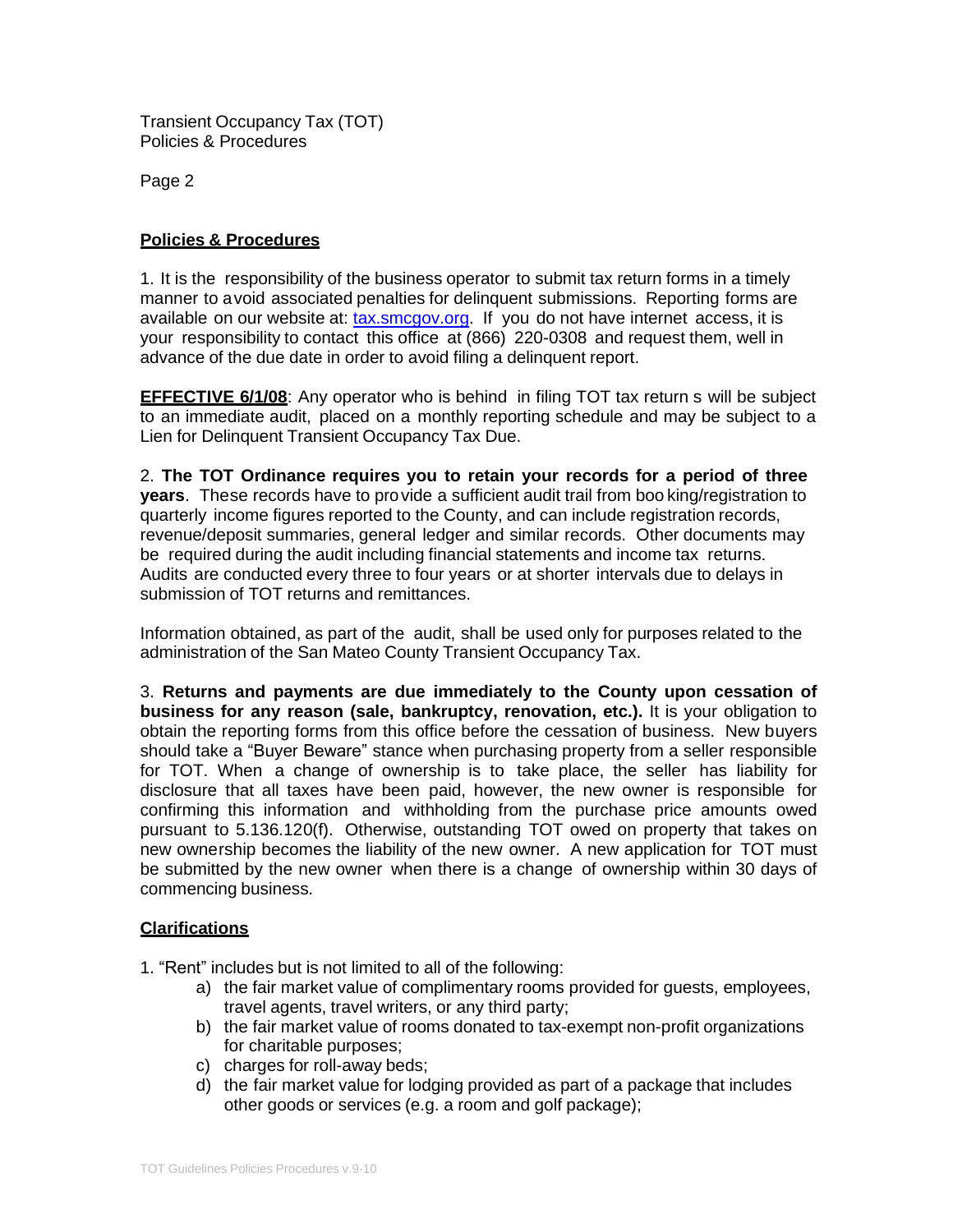Page 3

- e) consideration received for rooms for resale sold to tour operators, meeting planners, or any other party that resells rooms;
- f) gift certificates for the purchase of lodging (TOT must be added to the total purchase price); or
- g) rent retained for canceling a reservation for lodging.

Notwithstanding the foregoing, "Rent" does not include consideration or charges received by an operator for any of the following:

- a) use of banquet or meeting rooms;
- b) occupancy of space in a lodging by a pet owned by a transient;
- c) childcare services;
- d) use of safes or other secure storage areas;
- e) food or meals on which sales tax has been paid (see #2 of FAQ's);
- f) gift certificates purchased for credit towards services on the property (e.g. spa, golf, gift shop); or
- g) in-room services, pay-per-view movies, video games, telephones, and the like.
- 2. "Tax Collector" means the San Mateo County Tax Collector.

# **Frequently Asked Questions (FAQ's)**

#### *1) Is TOT imposed on camping facilities?*

Patrons who provide their own tents and/or RV's are not subject to TOT if the Operator is not providing those patrons with any form of "structure" as specified in the Ordinance. On the other hand, if the Operator provides the dwelling, e.g. tents, RV's or a poured cement foundation or other similar type structure for it patrons to pitch a tent or park an RV, then the TOT applies.

# *2) Is TOT charged on the full value of lodging when food is included as part of the rate?*

Per the State Board of Equalization Regulation 1603, if the average retail value of complimentary food and beverage exceeds 10% of the average room rate (average daily rate), sales tax must be charged and paid to the State on the amount paid for food. When the value of food and beverage is less than 10% of the average room rate, TOT is charged. Sales tax is not charged when the value is less than 10% of the average room rate. (e.g. \$110 average room rate with \$11 of that charge for food and beverage which is 10% or le ss of the average room rate - TOT is charged on \$110.00 and paid to the County Tax Collector. \$110 room rate with \$11. 50 of that charge for food and beverage which is over 10% of the average room rate - TOT is not charged on the food. Sales tax is charged and paid to the State for the food.

State Board of Equalization Regulation 1603 (attached) provides a formula for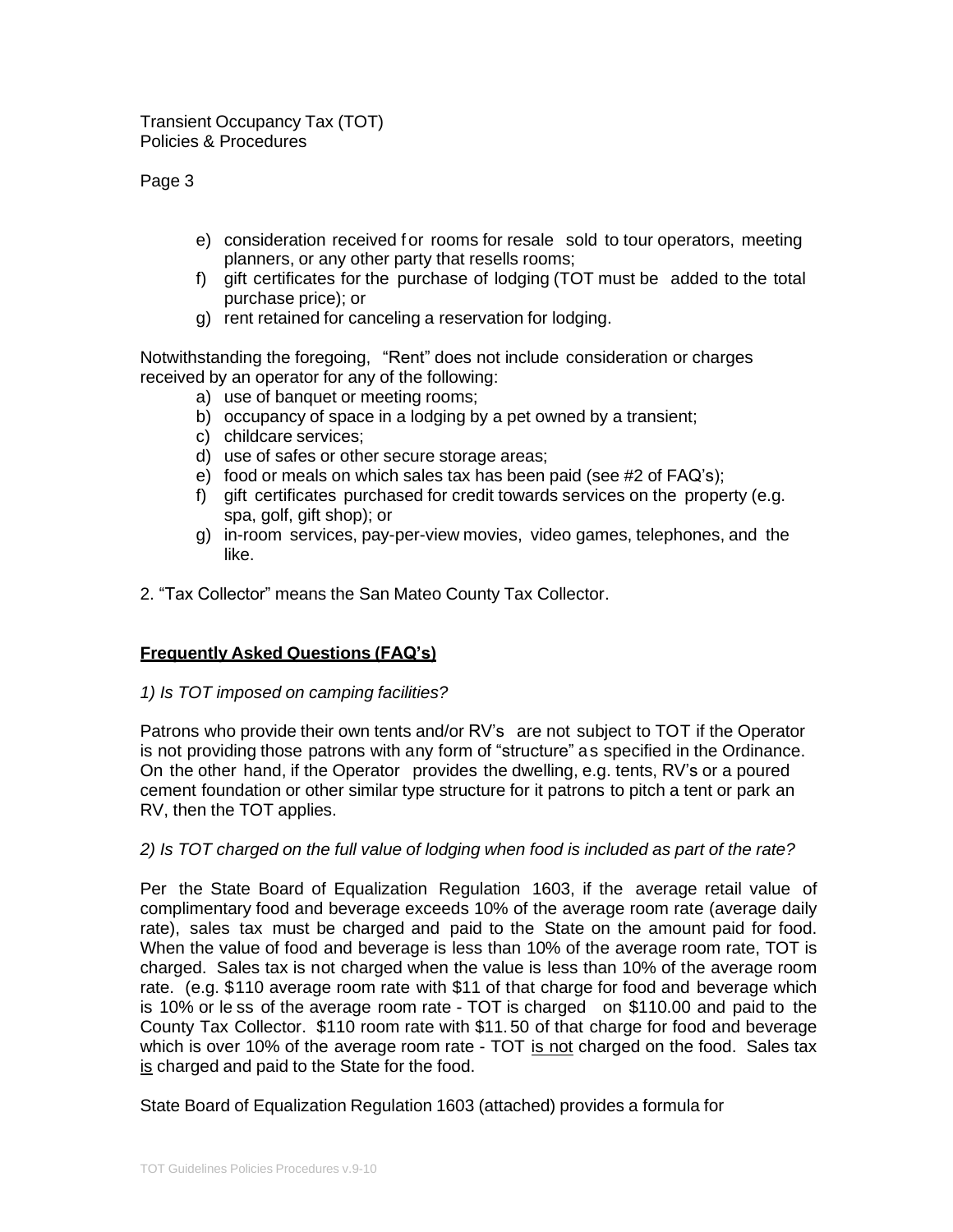Page 4

computing the average retail value of complimentary food and beverage and the average daily rate. Where sales tax is charged, amounts used in the computation and the backup documentation may be reviewed during audits.

### *3) What happens if I'm late in filing my report?*

The Tax Collector may impose shorter reporting periods for any Operator not adhering to the reporting schedule. Effective 6/1/08, Any operator who is behind in filing TOT tax returns will be subject to an immediate audit, placed on a monthly reporting schedule and may b e subject t o a Lien for Delinquent Transient Occupancy Tax Due. Said delinquencies shall be collected in the same manner as any unsecured tax collection procedure as provided by the California Revenue and Taxation Code.

### *4) What is the process following a hearing and filing an appeal on taxes owed?*

An operator may appeal to the Tax Collector. At any appeal, the operator has the burden of proving that the Tax Collector's determination is incorrect and producing sufficient evidence to establish the correct tax liability.

The amount determined to be du e shall be payable after 15 days. Any operator aggrieved by any decision of the Tax Collector with respect to the a mount of the tax imposed by this article, and interest and penalties, if any, may appeal to the Board of Supervisors by filing a notice of appeal with the County Clerk within 15 days of the serving or mailing of the determination by the Tax Collector of the amount of tax due. The Tax Collector shall present the matter to the Board and include evidence submitted by the operator. The Tax Collector shall also include proposed findings and a resolution of the appeal. The findings of the Board of Supervisors shall be final and conclusive and shall be served upon the appellant. Any amount found to be due shall be immediately due and payable upon the service of notice.

Outstanding taxes that remain unpaid may lead to the Tax Collector embarking on a process beginning with filing an "Intention to file Lien" up to and including closure of the establishment.

#### *5) What happens when a tax lien is filed?*

The Tax Collector is authorized to record a Certificate of Delinquency of Transient Occupancy Tax Lien with the San Mateo County Recorder against any operator who fails to remit taxes, penalties or interest due within stipulated timeframes.

At any time within three (3) years after any operator is delinquent in the payment of any amount herein required to be paid off within (3) years after the last recording of a Certificate of Delinquency of Transient Occupancy Tax Lien pursuant to 5.136.120(b), the Tax Collector may issue a warrant directed t o any sheriff, marshal or constable, for the enforcement of the liens and the collection of any tax and penalties required to be